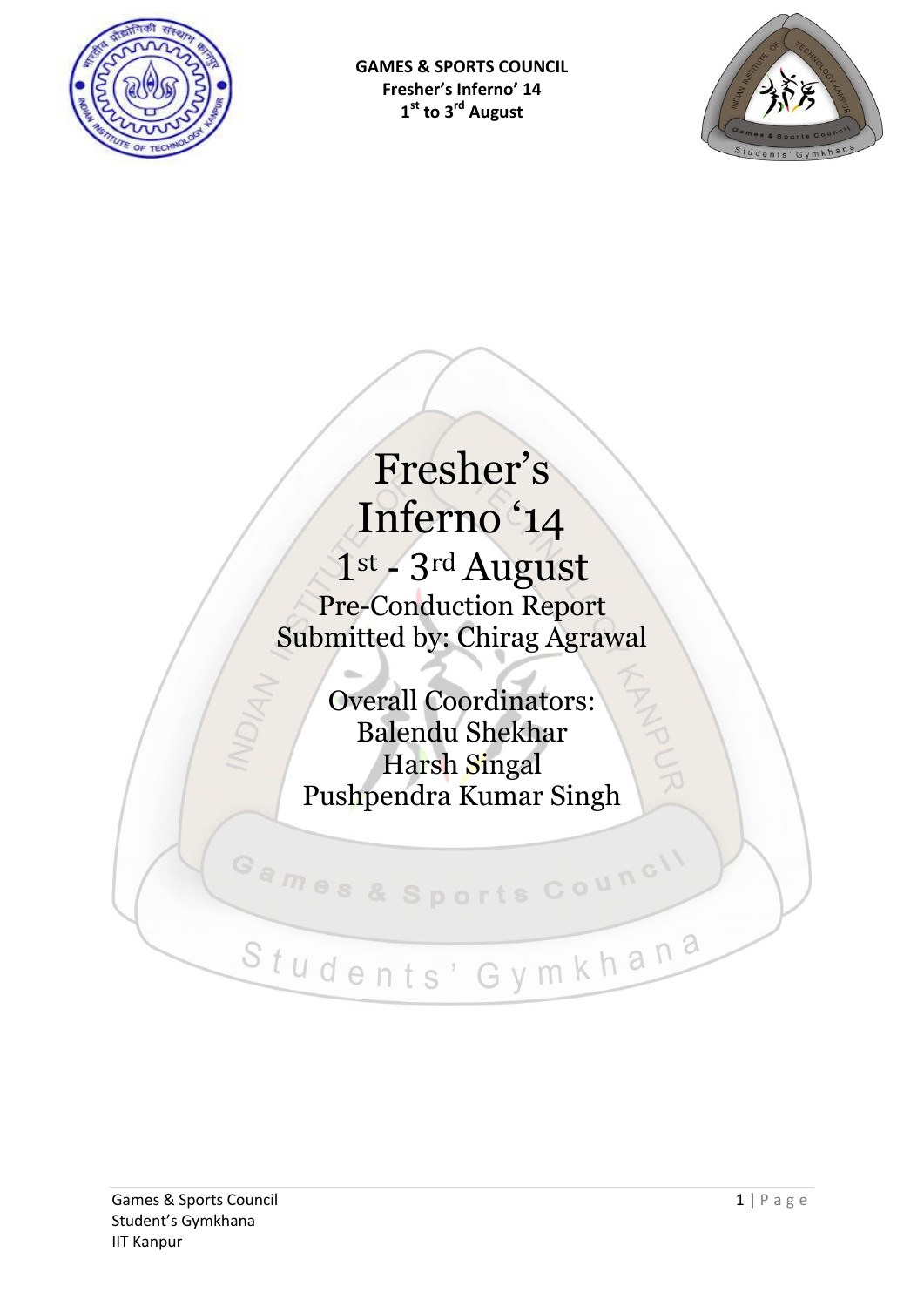



#### **Introduction:**

Fresher's Inferno is scheduled to be held from the 1st -3rd of August, 2014. The vision of this is to find a pool of talented students who can take part in Inter-IIT, to encourage sportsmanship, to promote and create a better harmony, understanding and friendly interaction among the students of the IITK as well to foster a close association among them and to provide a platform for every student to get a taste of competitive sports and team play. Meetings were held to decide the rules and competitions to be held, regulations, schedule, point system etc. The pool structure would be according to the final decision of Senate.

Pool A --‐ Pool B --‐ Pool  $C$  ---Pool  $D$  ---

#### **Core Team:**

The core team shall consist of the following members:

- 1) Chirag Agrawal (General Secretary, Games and Sports)
- 2) Balendu Shekhar (Coordinator, Inferno)
- 3) Harsh Singal (Coordinator, Inferno)
- 4) Pushpendra Kumar Singh (Coordinator, Inferno)

Besides these there are event coordinators who will be assisting in the conduction of the festival.

Games & Sports Counci

Students' Gymkhana

The following events are to be held in it:

- 1) Athletics
- 2) Badminton
- 3) Basketball
- 4) Chess
- 5) Phatta
- 6) Football
- 7) Lawn Tennis
- 8) Squash
- 9) Table Tennis
- 10) Volleyball
- 11) Powerlifting
- 12) Sports Quiz
- 13) Wall Climbing

All the hall sports secretaries were consulted in a meeting and their recommendations were considered to shape the present format for fresher's Inferno. Taking recommendations from previous general secretaries, efforts were made to book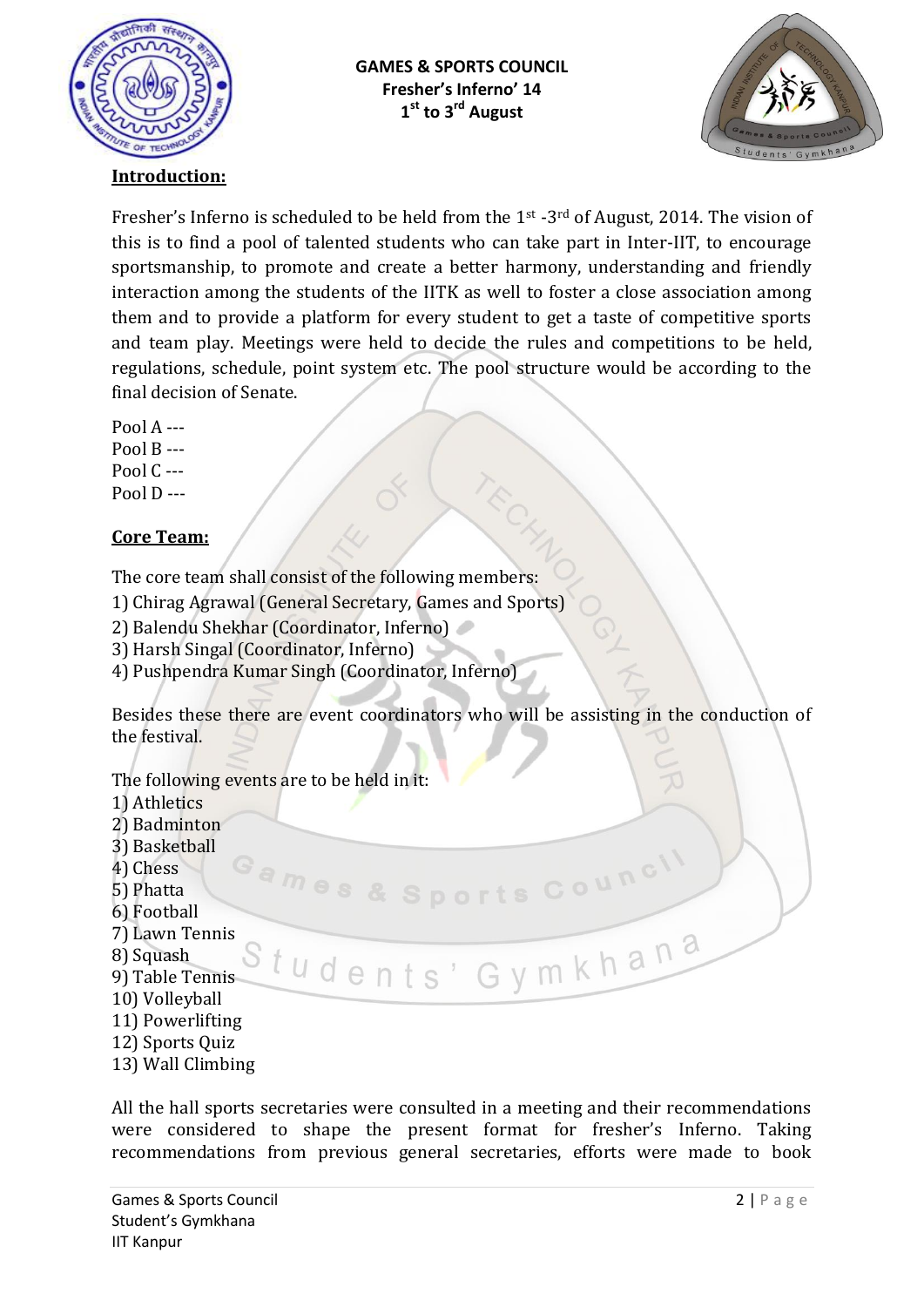

#### **GAMES & SPORTS COUNCIL Fresher's Inferno' 14 1 st to 3rd August**



sporting facilities for conduction of intra-hall trials. The weightage for the fresher's inferno is 25% of the total for inferno.

# **Point Distribution:**

| Sr. No         | Event                    | Points          |                |                |                         | <b>Participation Structure</b>      |
|----------------|--------------------------|-----------------|----------------|----------------|-------------------------|-------------------------------------|
|                |                          |                 | $\mathbf{I}$   | III            | IV                      |                                     |
| $\overline{1}$ | Athletics                | 20              | 12             | 8              | $\overline{4}$          | Details below                       |
| $\overline{2}$ | <b>Badminton Singles</b> | 10              | 6              | $\overline{4}$ | $\overline{2}$          | 8 entries per pool (3 PG            |
|                |                          |                 |                |                |                         | players compulsory)                 |
| 3              | <b>Badminton Doubles</b> | 5               | 3              | $\overline{2}$ | $\overline{\mathbb{1}}$ | 2 pair per pool (1 PG player        |
|                |                          |                 |                |                |                         | compulsory)                         |
| $\overline{4}$ | Basketball               | 10              | 6              | $\overline{4}$ | $\overline{2}$          | 1 team per pool                     |
| 5              | Chess                    | 5               | 3              | $\overline{2}$ | $\mathbf{1}$            | 2 entries per pool                  |
| 6              | Cricket                  | 10              | 6              | $\overline{4}$ | $\overline{2}$          | 1 team per pool                     |
| 7              | Football                 | 10              | 6              | $\overline{4}$ | $\overline{2}$          | 2 teams per pool                    |
| 8              | Lawn Tennis              | 10              | 6              | $\overline{4}$ | $\overline{2}$          | 2 entries per pool                  |
| 9              | Squash                   | 10              | 6              | $\overline{4}$ | $\overline{2}$          | 2 entries per pool                  |
| 10             | <b>Table Tennis</b>      | 10              | 6              | $\overline{4}$ | $\overline{2}$          | 4 entries per pool (1<br>PG         |
|                |                          |                 |                |                |                         | player compulsory)                  |
| 11             | Volleyball               | 10              | 6              | $\overline{4}$ | $\overline{2}$          | 1 team per pool                     |
| 12             | Powerlifting             | 10              | 6              | $\overline{4}$ | $\overline{2}$          | 2 entries per<br>pool<br>per        |
|                |                          |                 |                |                |                         | category                            |
| 13             | <b>Wall Climbing</b>     | 5               | 3 <sup>2</sup> | $\overline{2}$ | $\mathbf{1}$            | 2 entries per pool                  |
| 14             | <b>Sports Quiz</b>       | $5\overline{)}$ | $\overline{3}$ | $\overline{2}$ | $\mathbf{1}$            | No limit for $\vert$ 2 per pool for |
|                |                          |                 |                |                |                         | prelims<br>finals                   |

DR \*PG compulsion will be applicable only on the pool including Hall -11 because there are very few PG fresher's in other halls.

#### **Event Description:**

1) Athletics:

| Sr. No | Event             | Points |             |                |      | <b>Participation Structure</b> |
|--------|-------------------|--------|-------------|----------------|------|--------------------------------|
|        |                   |        | H           | Ш              | IV   |                                |
|        | 100 M             | 5      | 3           | $\overline{2}$ | 1    | 4 entries per pool (1 PG       |
|        |                   |        |             |                |      | player compulsory)             |
| 2      | 400 M             | 5      | $3^{\circ}$ | 2              | $1-$ | 4 entries per pool (1 PG       |
|        |                   |        |             |                |      | player compulsory)             |
| 3      | 1500 M            | 5      | 3           | $\overline{2}$ | 1    | 4 entries per pool (1 PG       |
|        |                   |        |             |                |      | player compulsory)             |
| 4      | <b>Shot Put</b>   | 5      | 3           | 2              |      | 2 entries per pool             |
| 5      | Long Jump         | 5      | 3           | $\overline{2}$ |      | 2 entries per pool             |
| 6      | High Jump         | 5      | 3           | 2              |      | 2 entries per pool             |
| 7      | <b>Ball Throw</b> | 5      | 3           | $\overline{2}$ |      | 2 entries per pool             |
| 8      | 4*100 M Relay     | 10     | 6           | 4              | 2    | 4 entries per pool             |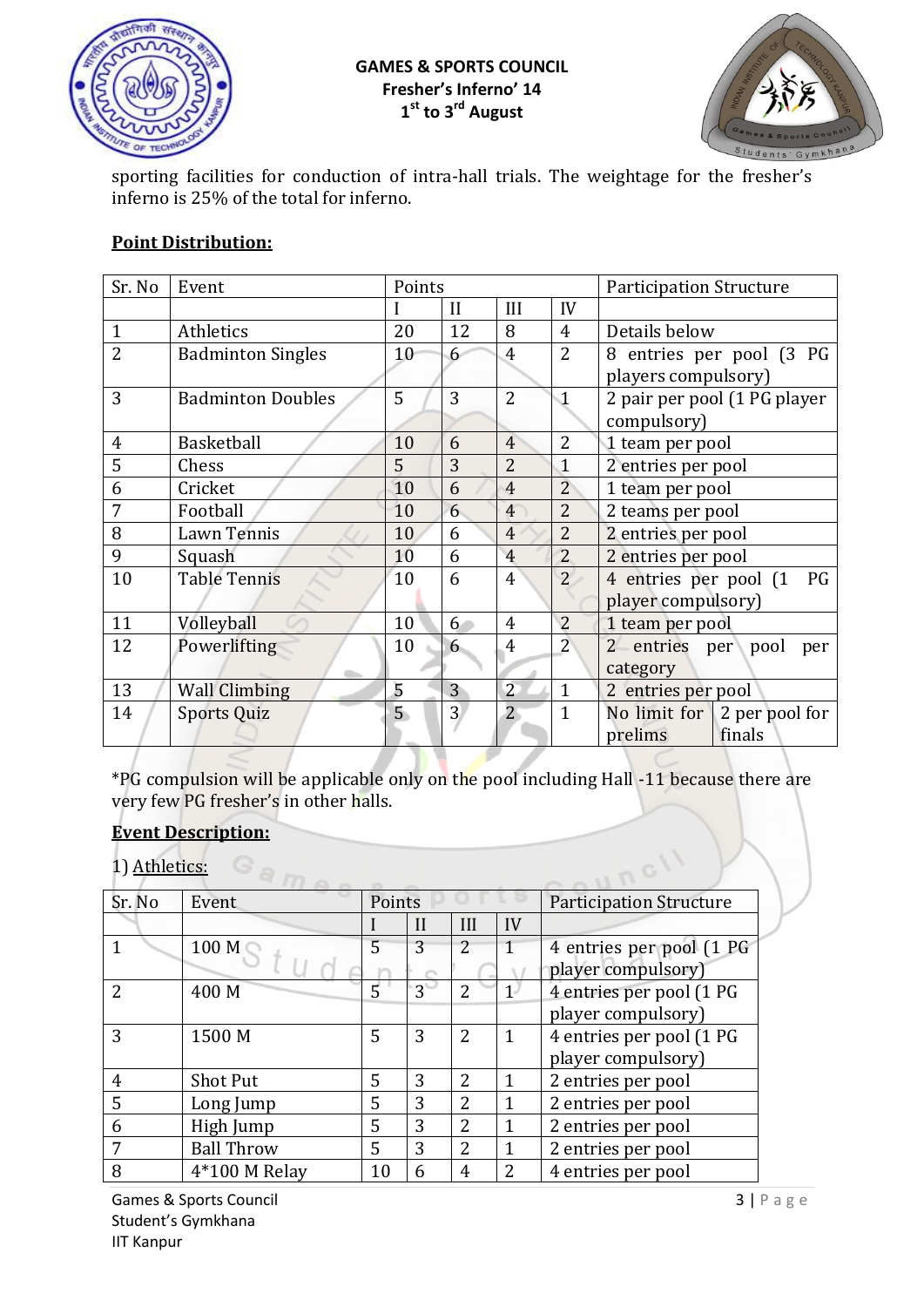

#### **GAMES & SPORTS COUNCIL Fresher's Inferno' 14 1 st to 3rd August**



The pool with maximum points will be awarded 20 GC points; the pool that finishes second will be awarded 12 GC points and so on…

2) Badminton Singles:

- Matches will be conducted in an individual format rather than in a team championship format. 8 entries will be taken from each pool (at least 3 PG players compulsory).
- Draws will be made through lottery.
- Regular knockout format till the finals will be followed.
- Each victory of a player will earn 2 points for the hall
- The one who finishes  $1^{st}$  will get a bonus of 5 point with no victory points. The one who finishes 2nd will get a bonus of 3 points. The one who finishes 3rd will get a bonus of 2 point with no victory points. The one who finishes 4th will get no bonus points.
- Points of halls in the same pool would be added and the pool with highest points will get 10 GC points, the pool in 2<sup>nd</sup> place 6 GC points and so on.
- All matches will be conducted in a best of 3 formats with one set of 15 points.

3) Badminton Doubles:

- 2 pair will be taken per pool (1 PG player compulsory).
- Draws will be made through lottery and points of each hall will be calculated as it was in singles.
- Points of halls in the same pool would be added and the pool with highest points will get 5 GC points, the pool in 2<sup>nd</sup> place 3 GC points and so on.
- All matches will be conducted in a best of 3 formats with one set of 15 points.

4) Basketball:

- 1 team per pool with 12 players each will be taken.
- League format will be applied between teams and top 2 teams will proceed to the  $mg$   $\approx$   $S$  norts COU finals.
- The GC points will be 10 points for  $1<sup>st</sup>$  place, 6 points for  $2<sup>nd</sup>$  and so on...
- There will be 2 quarters of 15 minutes each.<br>Social dept is depth on the  $\mathbb{R}$  m  $\mathbb{R}$  h and  $\mathbb{R}$

# 5) Chess:

- 2 entries will be taken per pool.
- 1 point will be given for a win, 0.5 point for a draw and 0 for a loss.
- Random draws will be made for  $1<sup>st</sup>$  round. Winners of  $1<sup>st</sup>$  round will play against each other in 2<sup>nd</sup> round and losers of 1<sup>st</sup> round will play against each other in 2<sup>nd</sup> round. Draws for 3rd round will be made in similar fashion.
- The final cumulative points considering all the matches will be calculated for each pool.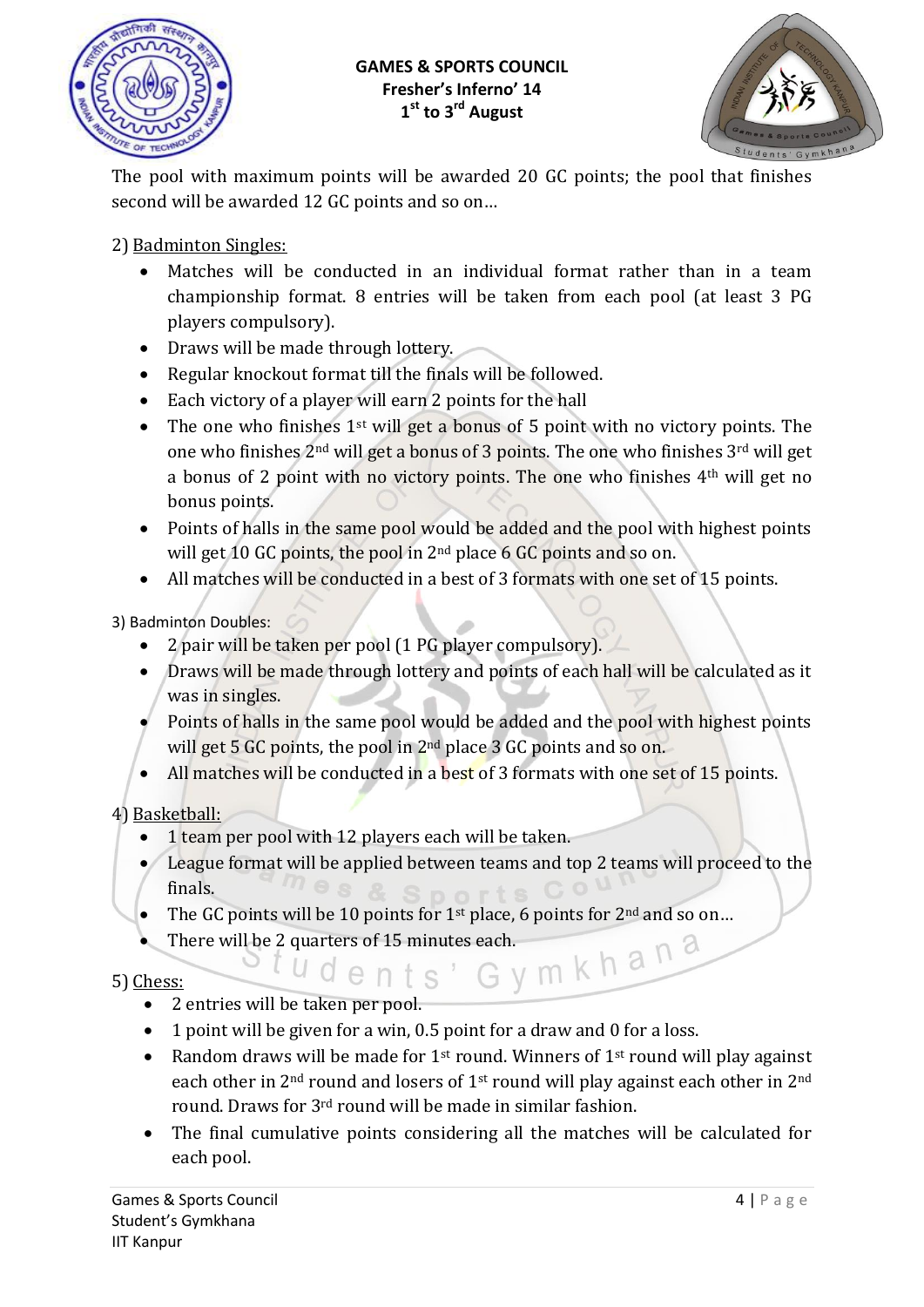



 The pool with highest points will get 5 GC points, the pool in 2nd place 3 GC points and so on.

### 6) Phatta:

- 1 team per pool will be taken with 9 players a side.
- Knockout format will be applied between teams.
- Each inning will be of 10 overs.
- 2 bowlers will be allowed to bowl a maximum of 3 overs.
- The GC points will be 10 points for 1<sup>st</sup> place, 6 points for  $2<sup>nd</sup>$  and so on...

#### 7) Football:

- 2 teams per pool will be taken (Among 14 players, 5 PG players compulsory).
- Matches will be conducted in a knockout format.
- The format will be 7 a side on half field.
- If two teams from the same pool attain 2 out of the three top positions then the pool will be given points for its best finish and not for both finishes , however no pool will be given points for the other than best finish.
- Halves will be of 20 minutes each with a break of 5 minutes.

# 8) Lawn Tennis:

- 2 entries will be taken from each pool.
- Draws will be made through lottery.
- Regular knockout format will be followed.
- The pool in 1<sup>st</sup> place will get 10 GC points, the pool in  $2<sup>nd</sup>$  place 6 GC points and so on…
- All matches will be conducted in one set win format.

9) Squash:

- ash:<br>2 entries will be taken from each pool.
- Draws will be made through lottery.
- Regular knockout format till the finals will be followed.
- The pool in 1<sup>st</sup> place will get 10 GC points, the pool in  $2<sup>nd</sup>$  place 6 GC points and so on…
- All matches will be conducted in a best of 3 formats with one set of 11 points.

10) Table Tennis:

- 4 entries will be taken from each pool (1 PG player compulsory).
- Draws will be made through lottery.
- Regular knockout format will be followed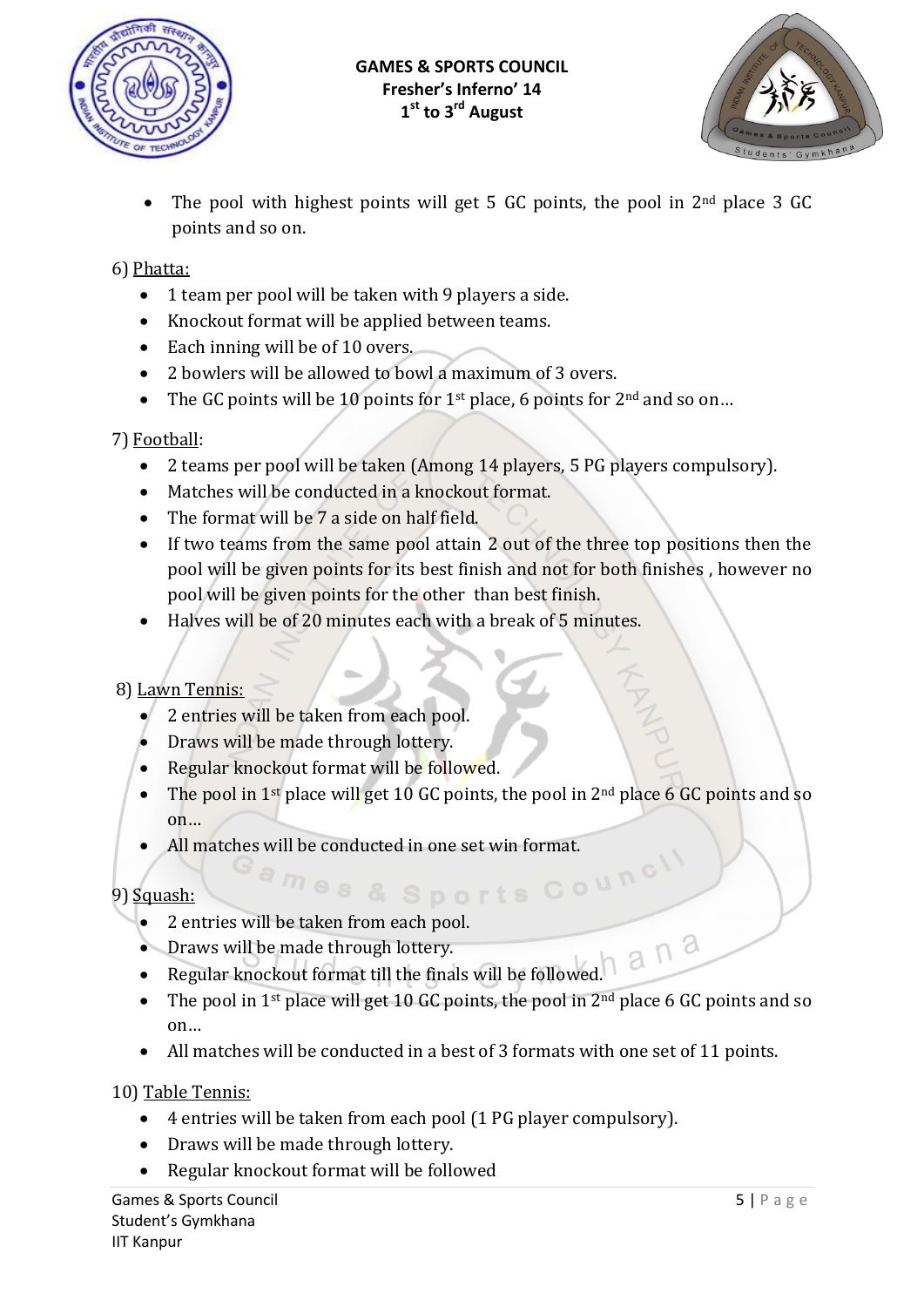



- The pool in 1st place will get 10 GC points, the pool in 2nd place 6 GC points and so on…
- All matches will be conducted in a best of 3 formats with one set of 15 points.

# 11) Volleyball:

- 1 team per pool will be taken.
- League format will be applied between teams and top 2 teams will proceed to the finals.
- The GC points will be 10 points for 1<sup>st</sup> place, 6 points for  $2<sup>nd</sup>$  and so on...
- Matches will be conducted in a best of 3 formats with one set of 25 points.

12) Powerlifting:

- There will be three categories: below 62 kg, 63-77 kg and above 77 kg.
- 2 entries will be taken per pool per category.
- Each player will have to perform three lifts: deadlift, bench press and squats. The weights of the three events will be added to calculate his cumulative weight.
- The GC points will be 10 points for 1<sup>st</sup> place, 6 points for  $2<sup>nd</sup>$  and so on...

13) Sports Quiz:

- There will be open entries for the prelims of the sports quiz and each team will consist of three members.
- The top two teams from each pool will be selected for the finals considering their performance in the prelims.
- The GC points will be 5 for 1st place, 3 for second and so on...

14) Wall Climbing:

Event – Speed Climbing

Two entries will take part in the speed climbing competition. Each team will be given two chances. Best timing of the 4 attempts will be considered.

**NOTE –** Leaving the wall in any stage will end that attempt. Timer will be paused in between change intervals. Touching the hooks on the wall in any form will lead to disqualification.

# **Disruption/Postponement:**

Any event abandoned, or disrupted due to unavoidable reasons shall be postponed or Continued as the case may be and as per rules specified in the current rules of the respective Federations/ Associations. In case where the Federation/ Association rules